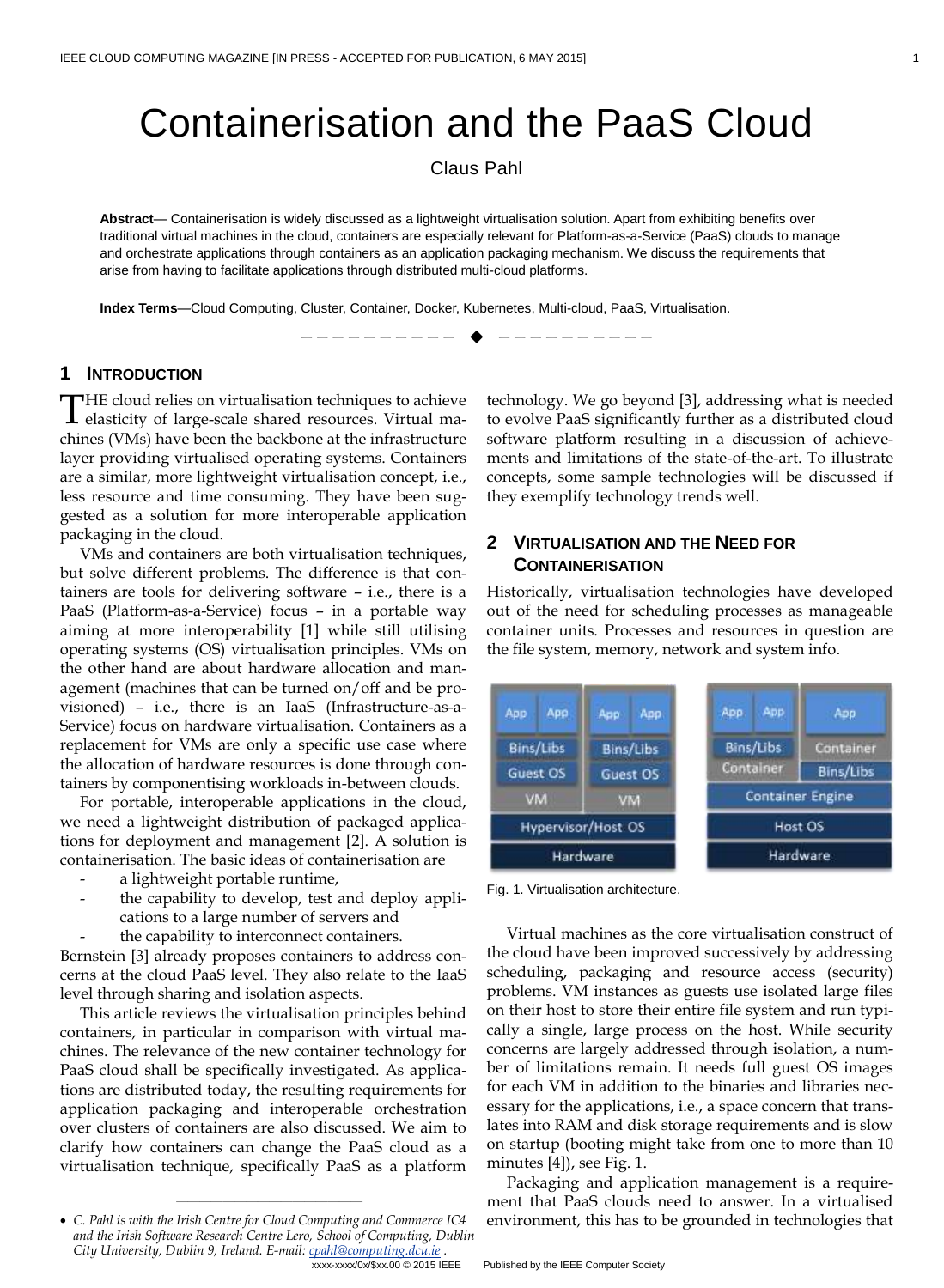allow the sharing of the underlying platform and infrastructure in a secure, but also portable and interoperable way. Containers can match these requirements, but a more in-depth elicitation of specific concerns is needed.

A container holds packaged self-contained, ready-todeploy parts of applications and, if necessary, middleware and business logic (in binaries and libraries) to run applications [5], see Fig. 1. An example would be a Web interface component with a Tomcat server. Successful tools like Docker are frameworks built around container engines [6] that allow containers to act as a portable way to package applications to run in containers. This means that a container covers an application tier or node in a tier, which results in the problem of managing dependencies between containers in multi-tier applications. An orchestration plan describes components, their dependencies and their lifecycle in a layered plan. A PaaS then enacts the workflows from the plan through agents (which could be a container runtime engine). PaaSs can support the deployment of applications from containers.

In PaaSs, there is a need to define, deploy and operate cross-platform capable cloud services [7] using lightweight virtualisation, for which containers are a solution. There is also a need to transfer cloud deployments between cloud providers, which requires lightweight virtualised clusters for container orchestration [3]. Some PaaS are lightweight virtualisation solutions in this sense.

## **3 CONTAINERISATION FOR LIGHTWEIGHT VIRTUALISATION AND APPLICATION PACKAGING**

Recent OS advances have improved their multi-tenancy capabilities, i.e., the capability to share a resource.

#### **3.1 Linux Containers**

As an example of OS virtualisation advances, new Linux distributions provide kernel mechanisms such as namespaces and cgroups to isolate processes on a shared OS – supported through the Linux container project LXC.

- Namespace isolation allows groups of processes to be separated not allowing them to see resources in other groups. Different namespaces are used by container technologies for process isolation, network interfaces, access to interprocess communication, mount-points or for isolating kernel and version identifiers.
- cgroups (control groups) manage and limit resource access for process groups through limit enforcement, accounting and isolation, e.g., limiting the memory available to a specific container. This ensures containers are good multi-tenant citizens on a host. It provides better isolation between possibly large numbers of isolated applications on a host. Control groups allow sharing available hardware resources between containers and, if required, setting up limits and constraints.

Docker builds its solution on LXC techniques. A container-aware daemon, such as dockerd for Docker, is used to start containers as application processes and plays a key role as the root of the user space's process tree.

#### **3.2 Docker Container Images**

Based on these mechanisms, containers are OS virtualisation techniques particularly suitable for application management in the PaaS cloud. A container is represented by lightweight images – VMs are also based on images, but full, monolithic ones. Processes running in a container are almost fully isolated. Container images are the building blocks from which containers are launched.



Fig. 2. Container Image Architecture.

As it is currently the most popular container solution, Docker shall illustrate how containerisation works. A Docker image is made up of file systems layered over each other, similar to the Linux virtualisation stack, using the LXC mechanisms, see Fig. 2.

- In a traditional Linux boot, the kernel first mounts the root file system as read-only, then checks its integrity before switching the rootfs volume to read-write mode. Docker mounts the rootfs as read-only as in a traditional boot, but instead of changing the file system to read-write mode, it uses a union mount to add a writable file system on top of the read-only file system.
- There may actually be multiple read-only file systems stacked on top of each other. Using union mount, several file systems can be mounted on top of each other, which allows creating new images by building on top of base images. Each of these file system layers is a separate image loaded by the container engine for execution.
- Only the top layer is writable. This is the container itself, which can have state and is executable. It can be thought of as a directory that contains everything needed for execution. Containers can be made into stateless images (and reused in more complex builds), though.

A typical layering could include (top to bottom, see Fig. 2): a writable container image for applications, an Apache image and an Emacs image as sample platform components, a Linux image (a distribution such as Ubuntu), and the rootfs kernel image.

Containers are based on layers composed from individual images built on top of a base image that can be extended. Complete Docker images form portable application containers. They are also building blocks for appli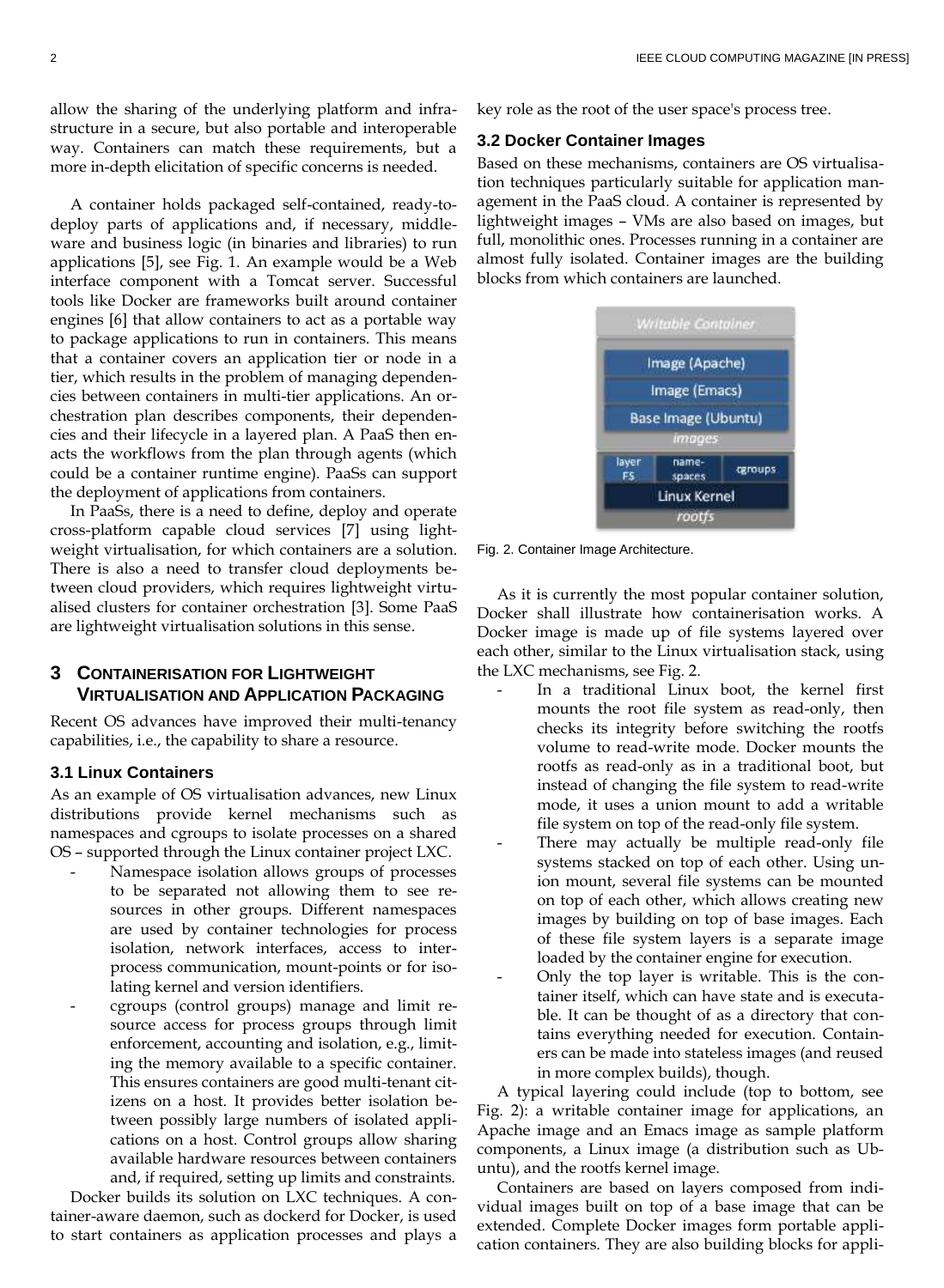cation stacks. The approach is lightweight as single images can be changed and distributed easily.

#### **3.3 Containerising Applications and Managing Containers**

The container ecosystem consists of an application container engine to run images and a repository or registry operated via push and pull operations to transfer images to and from host-based engines.

The repositories play a central role in providing access to possibly tens of thousands of reusable private and public container images, e.g., for platform components such as MongoDB or Node.js. The container API allows creating, defining, composing, distributing containers, running/starting images and running commands in images.



Fig. 3. Container-based Application Architecture.

Containers for applications can be created by assembling them from individual images, possibly based on base images from the repositories, which can be seen in Fig. 2 that shows a containerised application. Containers can encapsulate a number of application components through the image layering and extension process. Different user applications and platform components can be combined in a container. Fig. 3 illustrates different scenarios using the container capability of combining images for platform and application components.

The granulary of containers, i.e., the number of applications inside, varies. Some favour the one-container-perapp approach, which still allows composing new stacks easily (e.g., changing the Web server in an application) or reuse common components (e.g., monitoring tools or a sinlge storage service like memchached - either locally or predefined from a repository such as the Docker Hub). Apps can be built/rebuilt and managed easily. The downside is a larger number of containers with the respective interaction and management overhead compared to multi-app containers, though the container efficiency should faciliate this.

Storage and network management are two specific issues that containers as application packages for interoperable and distributed contexts must facilitate.

There are two ways data is managed in Docker data volumes and data volume containers. Data storage features can add data volumes to any container created from an image. A data volume is a specially designated directory within one or more containers that bypasses the union file system to provide features for persistent or shared data – volumes can be shared and reused between containers, see Fig. 4. A data volume container enables sharing persistent data between

application containers through a dedicated, separate data storage container.

Network management is based on two methods for assigning ports on a host – network port mappings and container linking. Applications can connect to a service or application running inside a Docker container via a network port. Container linking allows linking multiple containers together and sending information between them. Linked containers can transfer data about themselves via environment variables. To establish links and some relationship types, Docker relies on the names of containers. Container names have to be unique, which means that links are often limited to containers of the same host (managed by the same daemon).

## **3.4 Comparison**

Both traditional VMs and containers shall be compared in order to summarise the two technologies, see Table 1. Some sources are also concerned about security, suggesting to run for instance only one Docker instance per host to avoid isolation limitations [3].

TABLE 1. Container-based Application Architecture.

|                                     | <b>VMs</b>                                                                                                                                                    | <b>Containers</b>                                                                                                                                                                              |
|-------------------------------------|---------------------------------------------------------------------------------------------------------------------------------------------------------------|------------------------------------------------------------------------------------------------------------------------------------------------------------------------------------------------|
| Stand-<br>ardisa-<br>tion           | Fairly standardised<br>system images with<br>capabilities similar to<br>bare-metal computers<br>$(e.g., \quad OVF$<br>from<br>DMTF).                          | Not well standardised,<br>OS- and kernel-specific<br>with varying degrees of<br>complexity.                                                                                                    |
| Host/<br>guest<br>archi-<br>tecture | Can run guest kernels<br>that are different from<br>the host, with conse-<br>quent more limited<br>insight into host stor-<br>age and memory man-<br>agement. | Run host kernels at guest<br>level only, but can do so<br>possibly with a different<br>package tree or distribu-<br>tion such that the con-<br>tainer kernel operates<br>almost like the host. |
| <b>Boot</b><br>process              | Started through stand-<br>ard boot process, re-<br>sulting in a number of<br>hypervisor processes<br>on the host.                                             | Can start containerised<br>application directly or<br>through container-aware<br>init daemon like systemd.<br>These appear as normal<br>processes on the host.                                 |

## **3.5 Different Container Models**

We use Docker to illustrate some core concepts, but a range of other container technologies exist for different operating systems types (we single out Linux and Windows below) and also specific or generic solutions for PaaS platforms [8]:

- Linux: Docker, LXC Linux containers, OpenVZ, and others for variants such as BSD, HP-UX and Solaris.
- Windows: Sandboxie
- Cloud PaaS: Warden/Garden (in Cloud Foundry), LXC (in Openshift)

There is still an ongoing evolution of OS virtualisation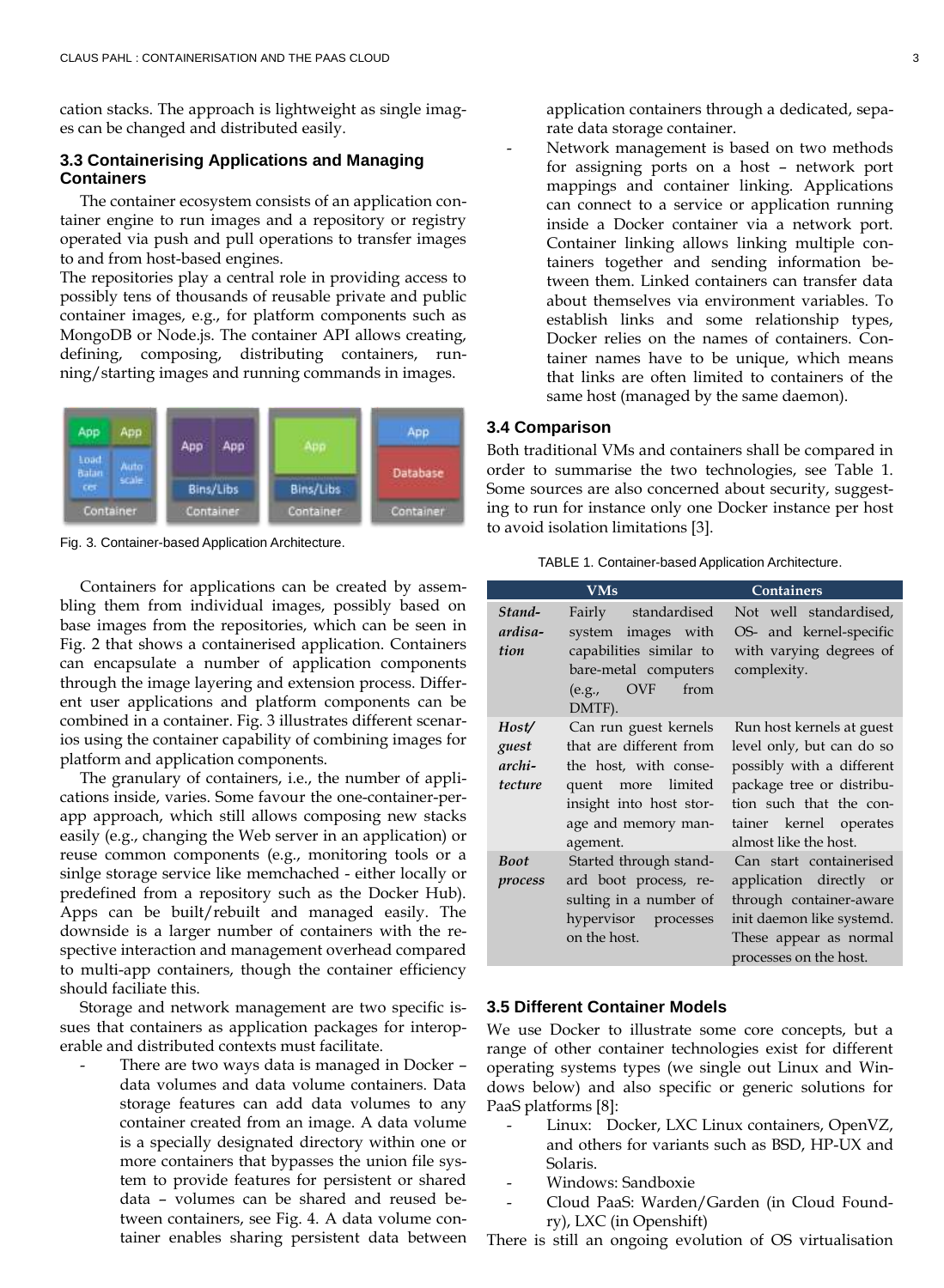and containerisation, aiming at providing OS support through standard APIs and tools for container management, network management and making resource utilisation more visible and manageable.

The tool landscape is equally in evolution. As one example, Rocket is a new container runtime from the Core-OS project (CoreOS is Linux for massive server deployments), which is an alternative to the Docker runtime. It is specifically designed for composability, security, and speed. These concerns highlight the teething concerns that the community is still engaged with.

## **4 CONTAINERISATION IN PAAS CLOUDS**

While VMs are ultimately the medium to provision PaaS platform and application components at the infrastructure layer, containers appear as a more suitable technology for application packaging and management in PaaS clouds.

## **4.1 PaaS Features**

PaaS generally provide mechanisms for deploying applications, designing applications for the cloud, pushing applications to their deployment environment, using services, migrating databases, mapping custom domains, IDE plugins, or a build integration tool. PaaS have features like built farms, routing layers, or schedulers that dispatch workloads to VMs. A container solution supports these problems through interoperable, lightweight and virtualised packaging. Containers for application building, deployment and management (through a runtime) provide interoperability. Containers produced outside a PaaS can be moved in – the container encapsulates the application. Existing PaaS have embraced the momentum caused by containerisation and standardised application packaging driven by Docker. Many PaaS have a container foundation for running platform tools.

## **4.2 PaaS Evolution**

The evolution of PaaS is moving towards containerbased, interoperable PaaS.

- The first generation was made up of classical fixed proprietary platforms such as Azure or Heroku.
- The second generation was built around opensource solutions such as Cloud Foundry or OpenShift that allow users to run their own PaaS (on-premise or in the cloud), already built around containers. Openshift moves now from its own container model to the Docker container model, as does Cloud Foundry through its internal Diego solution.
- The current third generation includes platforms like Dawn, Deis, Flynn, Octohost and Tsuru, which are built on Docker from scratch and are deployable on own servers or on public IaaS clouds.

Open PaaS like Cloud Foundry and OpenShift treat containers differently, though. While Cloud Foundry supports state-less applications through containers, stateful services run in VMs. Openshift does not distinguish

these.

#### **4.3 Service Orchestration**

Development and architecture are central PaaS concerns. Recently, microservice architectures are discussed. This is an approach to breaking monolithic application architectures into SOA-style independently deployable services, which are well supported by container architectures. Services are loosely coupled, independent services that can be rapidly called and mapped to whatever business process is required. The microservices architectural style is an approach to developing a single application as a suite of small services, each running in its own process and communicating with lightweight mechanisms. These services are independently deployable by fully automated deployment and orchestration framework. They require the ability to deploy often and independently at arbitrary schedules, instead of requiring synchronized deployments at fixed times. Containerisation provides an ideal mechanism for their deployment and orchestration, particularly, if these are to be PaaS-provisioned.

# **5 CONTAINER ORCHESTRATION AND CLUSTERING**

Containerisation facilitates the step from a single host to clusters of container hosts to run containerised applications over multiple clusters in multiple clouds [9]. The built-in interoperability makes this possible.



Fig. 4. Container-based Cluster Architecture.

#### **5.1 Container Clusters**

A container-based cluster architecture groups hosts into clusters [10]. Fig. 4 that illustrates an abstract architectural scenario based on common container and cluster concepts. Container hosts are linked into a cluster configuration.

- Each cluster consists of several (host) nodes – where nodes are virtual servers on hypervisors or possibly bare-metal servers. Each host node holds several containers with common services such as scheduling, load balancing and applica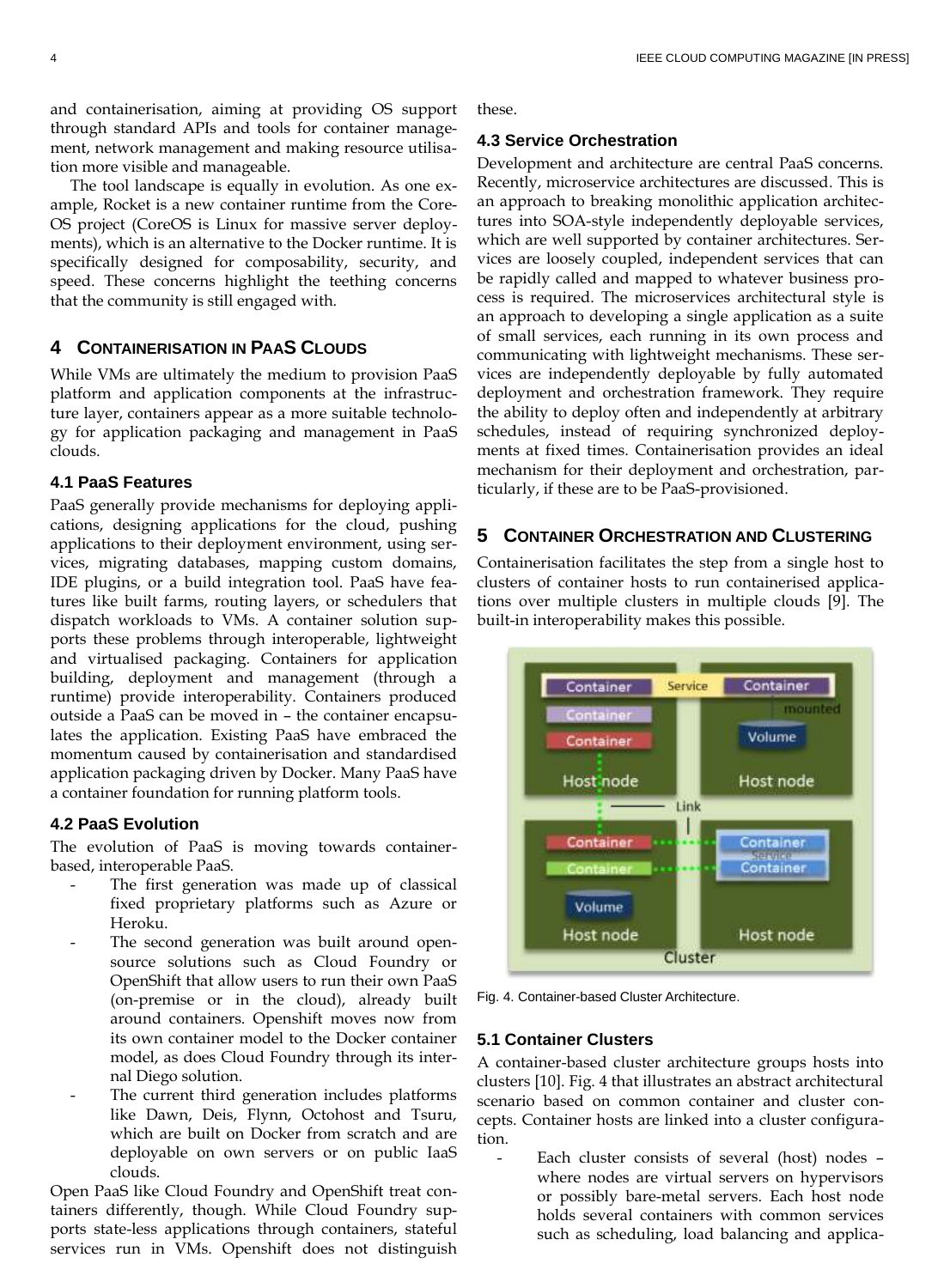tions.

- Each container can hold continually provided services such as their payload service, so-called jobs, which are once-off services (e.g., print), or functional (middleware service) components.
- Application services are logical groups of containers from the same image. Application services allow scaling an application across nodes.
- Volumes are used for applications that require data persistence. Containers can mount volumes. Data stored in these volumes persists, even after a container is terminated.
- Links allow two or more containers, typically on a single host, to connect and communicate.

This creates an abstraction layer for cluster-based service management that goes beyond container solutions like Docker.

A cluster management architecture has the following components:

- The deployment of distributed applications through containers is supported using a virtual scalable service node (cluster), with high internal complexity (supporting scaling, load balancing, failover) and reduced external complexity.
- An API allows operating clusters from the creation of services and container sets to other lifecycle functions.
- A platform service manager looks after the software packaging and management.
- An agent manages the container lifecycles (at each host).
- A cluster head node service is the master that receives commands from the outside and relays them to container hosts.

This allows development without regard to the network topology and requires no manual configuration [11].

A cluster architecture is composed of engines to share service discovery (e.g., through shared distributed key value stores) and orchestration/deployment (load balancing, monitoring, scaling, and also file storage, deployment, pushing, pulling).

This satisfies some of the requirements listed by Kratzke [8] for cluster architectures. A lightweight virtualised cluster architecture should provide a number of management features as part of the abstraction on top of the container hosts:

- Hosting containerised services and providing secure communication between these services,
- Auto-scalability and load balancing support,
- Distributed and scalable service discovery and orchestration,
- Transfer/migration of service deployments between clusters.

A sample cluster management platform is Mesos, an Apache project that binds distributed hardware resources into a single pool of resources. Mesos can be used by application frameworks to efficiently manage workload distribution. It is a distributed systems kernel following the same principles as the Linux kernel, but at a different level of abstraction. The Mesos kernel runs on all cluster machines and provides applications with APIs for resource management and scheduling across cloud environments. It natively supports LXC and also supports Docker.

A sample clustering management solution that is at a higher level than Mesos is the Kubernetes architecture, which is supported by Google. Kubernetes can be configured to allow orchestrating Docker containers on Mesos at scale. Kubernetes is based on processes that run on Docker hosts that bind hosts into clusters and manage containers. Minions are container hosts that run pods, i.e., sets of containers on the same host. Openshift has adopted Kubernetes. Expertise by Google incorporated in Kubernetes competes here with platform-specific evolution towards container-based orchestration. Cloud Foundry, for instance, uses Diego as a new orchestration engine for containers.

## **5.2 Network and Data Challenges**

Containers in distributed systems require advanced network support. Containers provide an abstraction that makes each container a self-contained unit of computation. Traditionally, containers were exposed on the network via the shared host machine's address. In Kubernetes, each group of containers (called pods) receives its own unique IP address, reachable from any other pod in the cluster, whether co-located on the same physical machine or not. This requires advanced routing features based on network virtualization.

Data storage is another problem in distributed container management besides the network aspect. Managing containers in Kubernetes clusters might be hampered in terms of flexibility and efficiency by the need for pods to co-locate with their data. What is needed is to pair up a container with a storage volume that, regardless of the container location in the cluster, follows it to the physical machine.

#### **5.3 Orchestration Scenarios**

Container cluster-based multi-PaaS is a solution for managing distributed software applications in the cloud, but this technology still faces challenges. These include formal descriptions or user-defined metadata for containers beyond image tagging with simple IDs, but also clusters of containers and their orchestration. The topology of distributed container architectures needs to be specified and its deployment and execution orchestrated, see Fig. 5.

While there is no accepted solution for the orchestration problems, its relevance shall briefly be illustrated using a possible solution. While Docker has started to develop its own orchestration solution and Kubernetes is another relevant project, a more comprehensive solution that would tackle orchestration of complex application stacks could involve Docker orchestration based on the topology-based service orchestration standard TOSCA, which is for instance supported by the Cloudify PaaS. Cloudify uses TOSCA (Topology and Orchestration Specification for Cloud Applications [12]) to enhance the portability of cloud applications and services, see Fig. 5. TOS-CA enables:

the interoperable description of application and